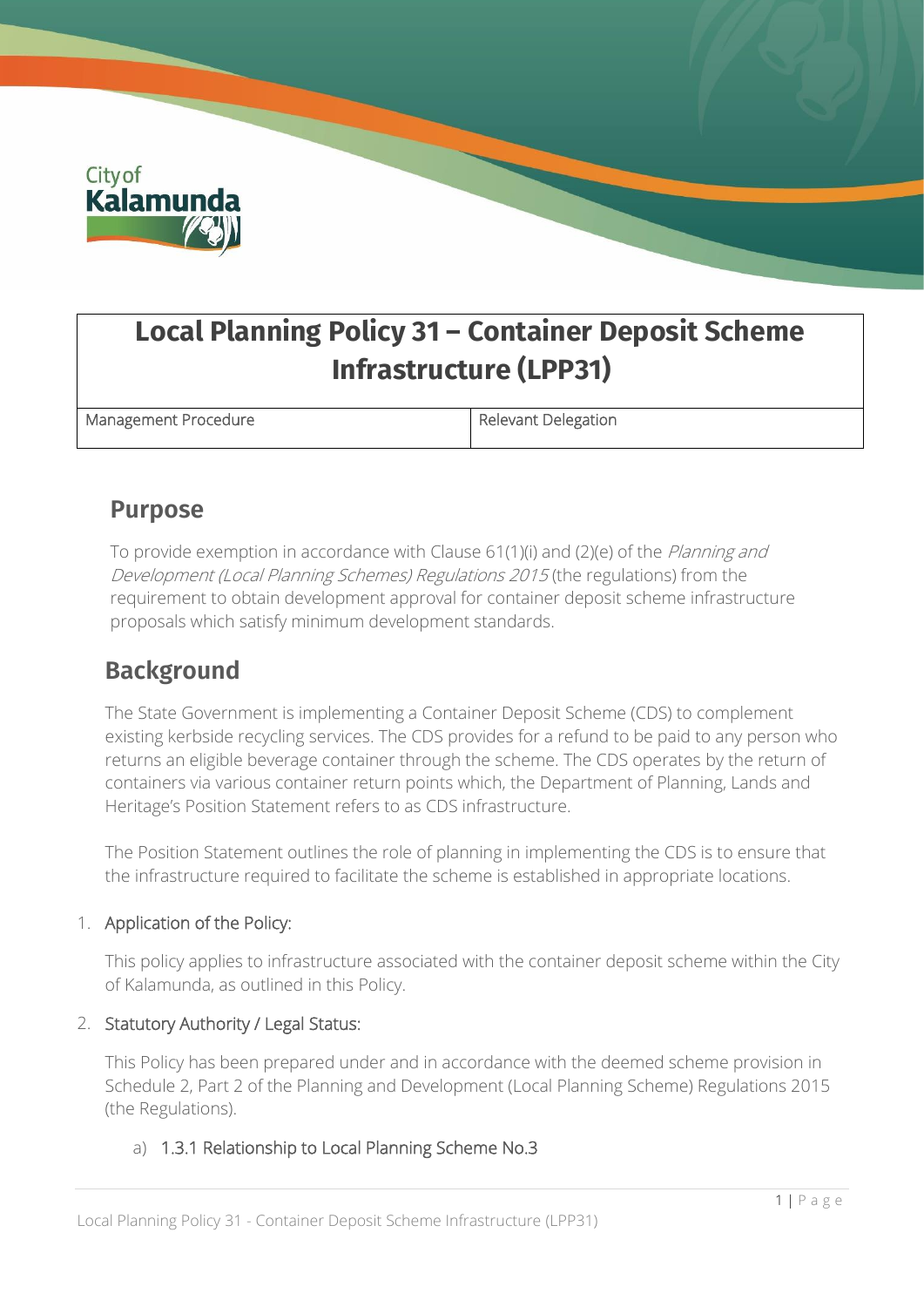

This Policy is a local planning policy prepared, and to be read, with regard to the general provisions and objectives of Local Planning Scheme No.3 (the Scheme).

#### b) 1.3.2 Relationship to other state planning/ development control policies

This Policy has due regard to and should be read in conjunction with State Planning Policies, in particular the Department of Planning, Lands and Heritage's Position Statement: Container Deposit Scheme Infrastructure.

#### c) 1.3.3 Relationship to other local planning policies

This Policy is intended to be read in conjunction with other applicable City of Kalamunda Local Planning Policies.

### **Policy Statement**

#### 1. Policy Objectives

- a) To provide clarity on how container deposit scheme infrastructure should be considered and assessed within the context of the City's local planning framework.
- b) To ensure the location, design and siting of container deposit scheme infrastructure is complementary to the character, functionality and amenity of urban localities.
- c) To provide conveniently-located infrastructure to ensure the CDS provides for effective reduction of litter, increased recycling and protection of the environment.
- d) To prevent any negative impacts on local amenity from the operation of the container deposit scheme infrastructure.
- e) To enable the timely, cost effective delivery of essential container deposit scheme infrastructure.

### **Statutory Provisions**

Development approval will not be required for container deposit scheme infrastructure proposals that comply with the provisions of this policy, in accordance with Clause 61(1)(i) and (2)(e) of the deemed provisions of the scheme provided for by the Regulations, unless the development is proposed on land in a place that is in a heritage protected place.

Container deposit scheme infrastructure proposed to be erected on a temporary basis of not more than 48 hours within a 12 month period are typically exempt from approval, as per the requirements of 61(1)(f) and (2)(d) of the deemed provisions provided in the Regulations and contained within the Scheme. As such, the policy provisions would not apply.

### **Policy Provisions**

#### 1. Specified Exemptions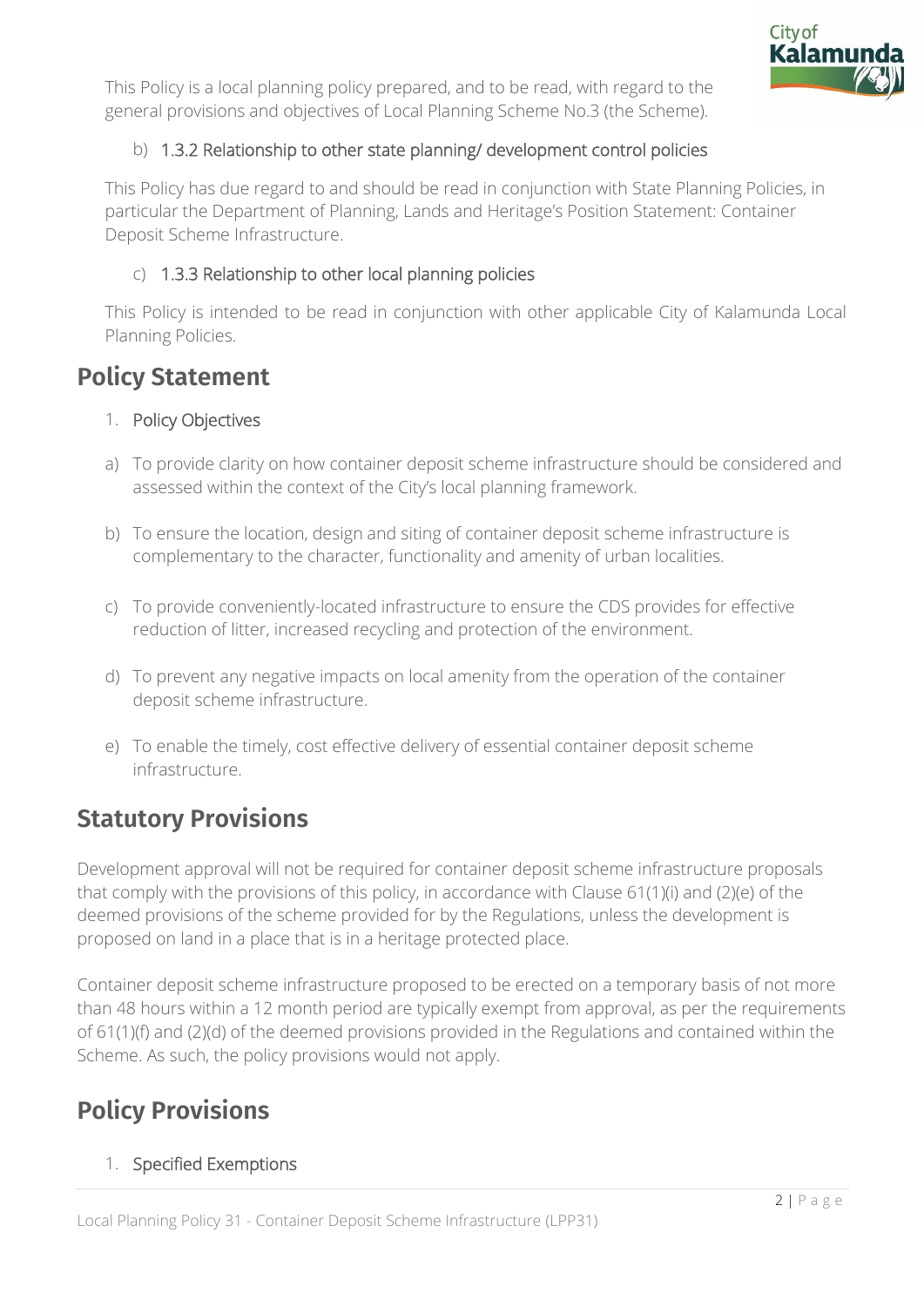

#### a) Reverse Vending Machines

The development or operation of a reverse vending machine is development for which development approval is not required where it complies with all the relevant development standards outlined below and may take place in any zone, with the exception of:

- a) residential, urban development, residential bushland; and
- b) special rural, rural composite, rural agriculture, rural landscape interest and rural conservation.

#### b) Container Collection Cage

The development of a container collection cage is development for which development approval is not required where it complies with all the relevant development standards outlined below, and may take place in any commercial zone, or public purpose reserve where the land is lawfully used for the purposes of:

- a) civic use; and/or
- b) community purpose; and/or
- c) educational establishment.

### **Development Standards**

#### 1. General

Where the development of a large reverse vending machine and/or container collection cage is proposed, the infrastructure must not result in any change to the approved land use in a way that would result in the use no longer complying with any relevant development standards and/or requirements of the Scheme.

#### 2. Location

- a) Where the development of a large reverse vending machine and/or container collection cage is proposed, the infrastructure must not be erected within 10 metres of an adjoining lot boundary that accommodates a residential use.
- b) Where the development of a reverse vending machine and/or container collection cage is proposed, the infrastructure must not restrict any vehicular or pedestrian access to or from, or entry to any building on, the land on which the infrastructure is located.
- c) Where the development of a large reverse vending machine and/or container collection cage is proposed, the infrastructure must not obstruct the operation of, or access to, any utility services on the land on which the infrastructure is located or on adjacent land.
- d) Where the development of a large reverse vending machine and/or container collection cage is proposed, to preserve pedestrian and vehicular sightlines, and servicing access, the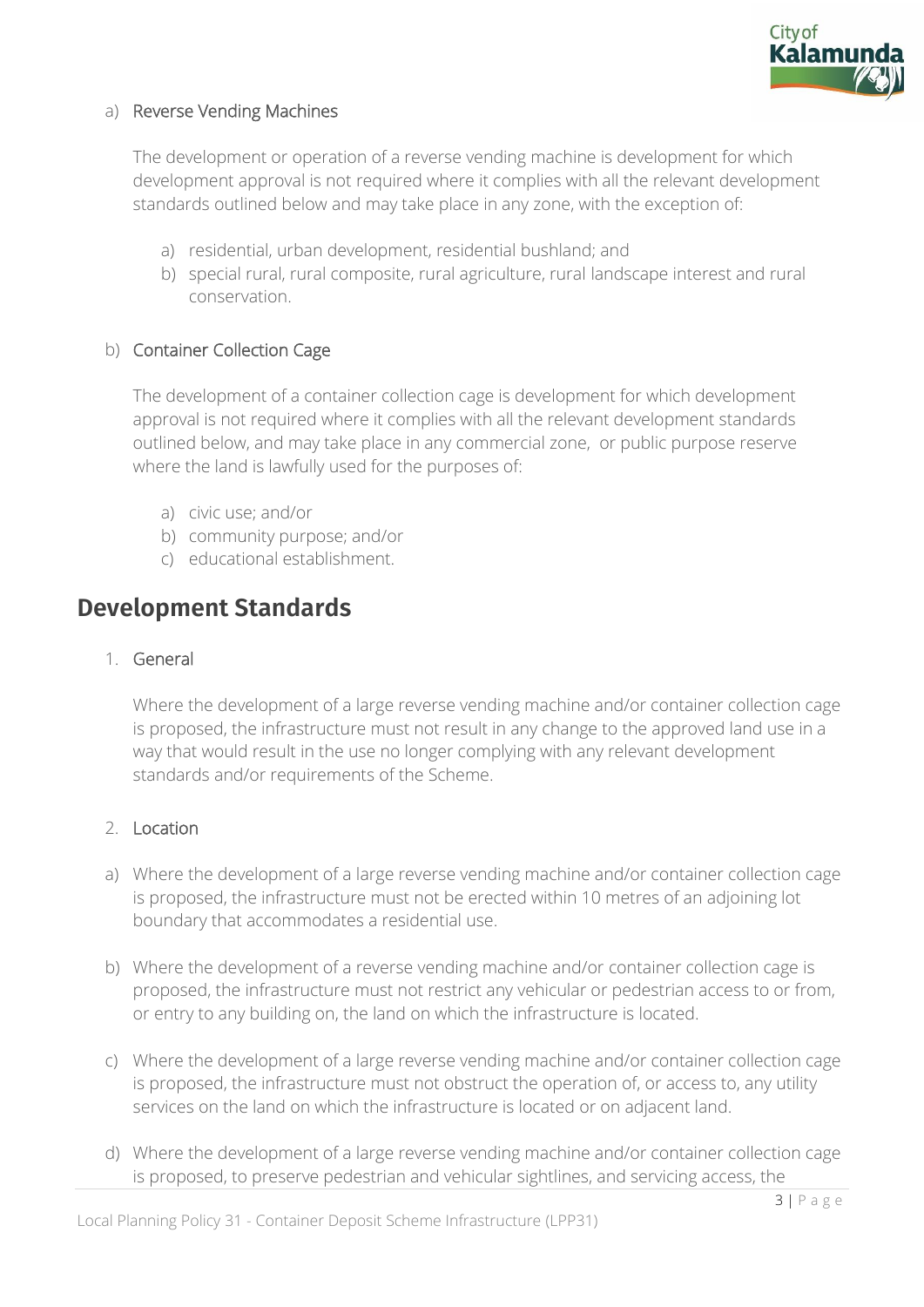

infrastructure must not be erected within two (2) metres of any road reserve or right-of-way intersection or crossover, and shall be located in such a way that it does not reduce existing car park sightlines, aisle widths and manoeuvring spaces.

e) Where the development of a container collection cage is proposed, the collection cage must be located in a car park or service area to be visually unobtrusive, and must be secured, locked and immovable.

#### 3. Visual Amenity

- a) Where the development of Container deposit scheme infrastructure is proposed outdoors, placement of the infrastructure must not result in the removal of any vegetation, landscaping or street tree.
- b) Container deposit scheme infrastructure must be constructed and clad with low-reflective, graffiti-resistant materials, which provide protection from the elements and, where not consisting of promotional or branding material approved under the operation of the container deposit scheme, are consistent in colour and finish to that of nearby existing buildings.
- c) Where the development of Container deposit scheme infrastructure is proposed outdoors, the infrastructure must not display any advertising signage other than promotional or brand signage approved under the operation of the container deposit scheme.
- d) Where the development of Container deposit scheme infrastructure is proposed outdoors, and the infrastructure exceeds a development footprint of 10 square metres, bins for the removal of waste or recyclable materials not accepted by the infrastructure are to be provided and serviced regularly to maintain the amenity of the area, at a rate of one (1) waste bin and 0.5 recycling bins (both 240L in volume) per 10 square metres of development footprint.

#### 4. Operational Amenity

- a) Where the development of Container deposit scheme infrastructure is proposed, the operation of the infrastructure must not prejudicially affect the amenity of the locality due to the emission of light, noise, vibration, electrical interference, smell or any other by-product.
- b) Where the development or operation of a large reverse vending machine is proposed adjacent to land that accommodates a residential use, the machine must operate only between the approved opening hours of the predominant land use, or in the absence of any other use:
	- I. Between 7.00am and 7.00pm Monday to Saturday; and
	- II. Between 9.00am and 7.00pm on Sunday and public holidays.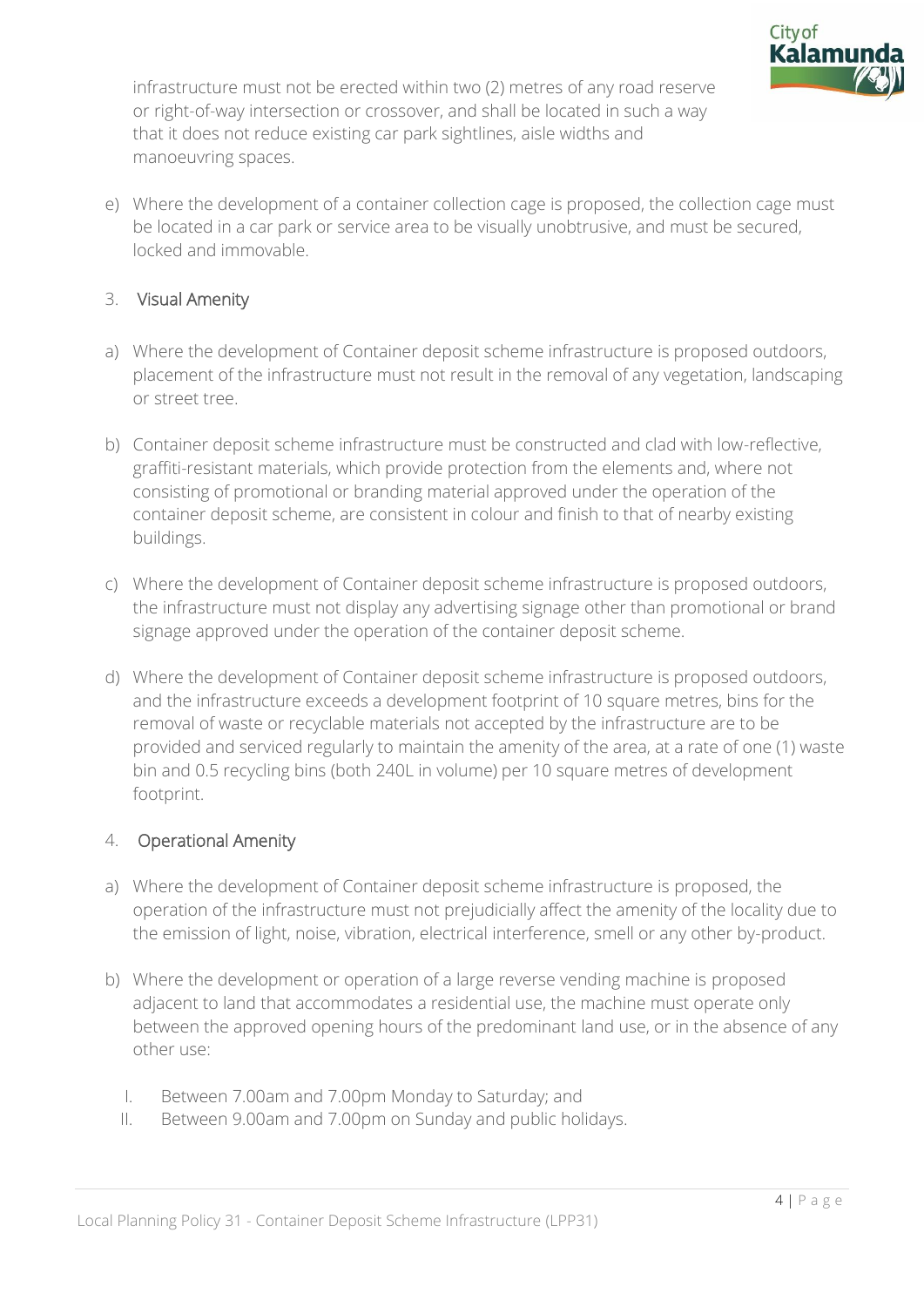

- c) The development or operation of a large reverse vending machine is proposed, the reverse vending machine when in operation must not emit noise at a level which exceeds any requirement(s) under the Noise Regulations.
- d) Where the development or operation of Container deposit scheme infrastructure is proposed, the infrastructure must be provided with lighting that complies with AS/NZS1158.3.1:2005 Lighting for roads and public spaces, Part 3.1: Pedestrian area (Category P) lighting-Performance and design requirements (as amended).
- e) Where the development or operation of Container deposit scheme infrastructure is proposed, the infrastructure must be accessible to any person with a disability.

#### 5. Development footprint

- a) Where the development of a container collection cage is proposed outdoors, the cage must not:
	- I. have a development footprint of more than eight (8) square metres; or
	- II. be more than two (2) metres in height.
- b) Where the development of a large reverse vending machine is proposed outdoors, on land not used for car parking, the machine must not:
	- I. Have a development footprint of more than 45 square metres, and
	- II. Be more than three (3) metres in height, or have dimensions greater than eight (8) metres by six (6) metres.
- c) Where the development of a large reverse vending machine is proposed within an existing car park comprising more than 40 car parking spaces, the area occupied by the reverse vending machine must not exceed the greater of the following areas:
	- I. the area comprising four (4) car parking spaces; or
	- II. 45 square metres, where the car park contains 200 car parking spaces or less; or
	- III. 75 square metres, where the car park contains 200 or more car parking spaces.
- d) Where the development of Container deposit scheme infrastructure is proposed outdoors, the infrastructure shall be installed at a rate no greater than:
	- I. Container collections cage one (1) per lot
	- II. Large reverse vending machine proposed on land not used for car parking one (1) per 15,000 square metres of total lot area; or
	- III. Large reverse vending machine proposed in an existing car park comprising more than 40 car parking spaces – one (1) per 1000 car parking spaces.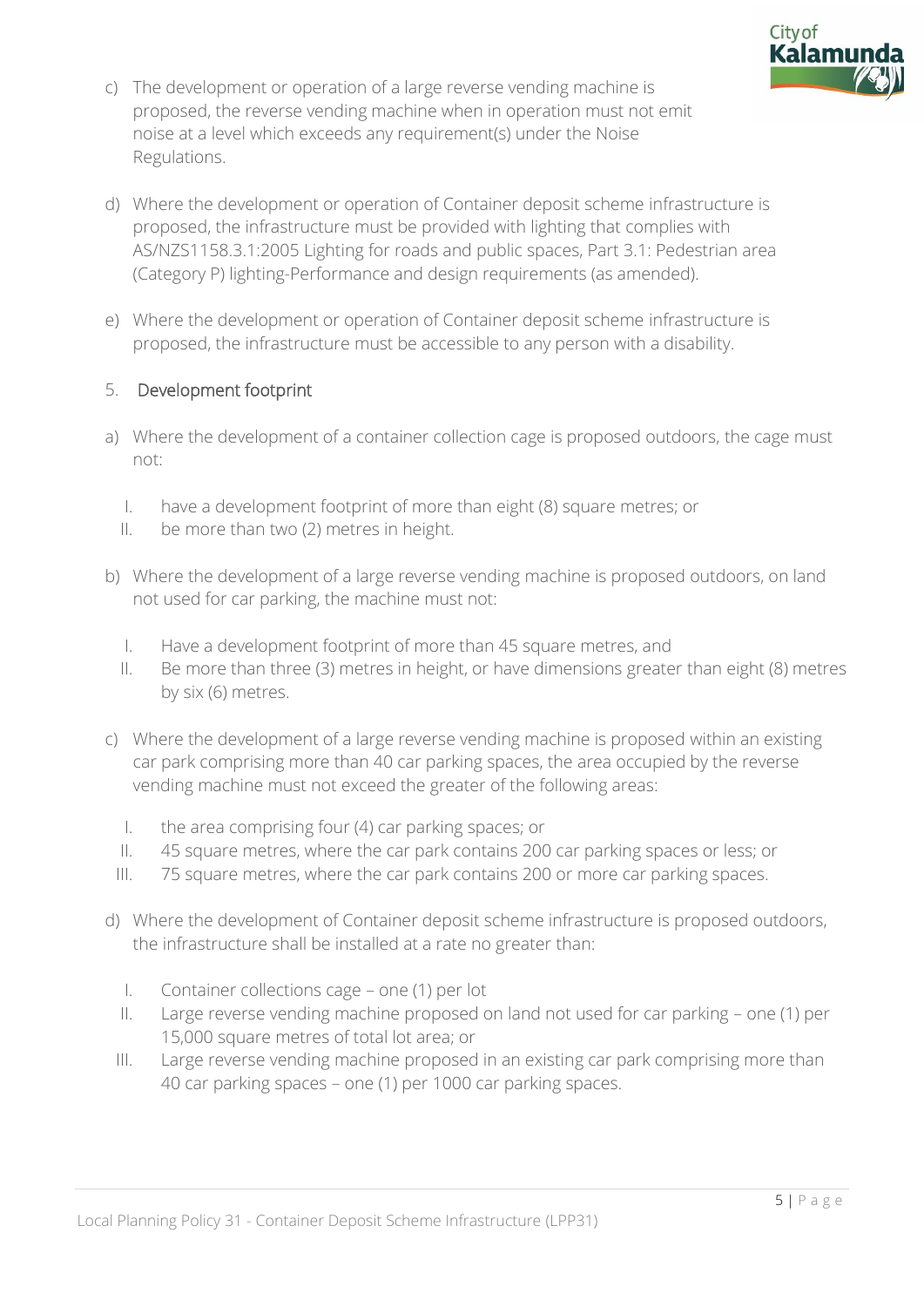

## **Definitions**

Container Collection Cage - means a cage, or other structure, that is designed to store containers deposited at return points, and is incidental to the predominant land use.

In shop / over-the-counter / bag drop return points -means the use of a shop where containers can be collected and returned on behalf of the CDS, and is incidental to the predominant land use.

Reverse Vending Machine - means a permanently-located unattended device that accepts empty beverage containers, and is incidental to the predominant land use.

Container Deposit Recycling Centre – means a facility used solely for the return of containers, associated sorting and bulk storage under the CDS. Container Deposit Recycling Centres do not include Resource Recovery Centres as they do not deal with organic or toxic waste material.

Large-scale Facilities – means a facility that incorporates uses associated with the CDS, as well as other waste and industrial uses as defined under the Regulations. For example, a large-scale facility may include a Resource Recovery Centre.